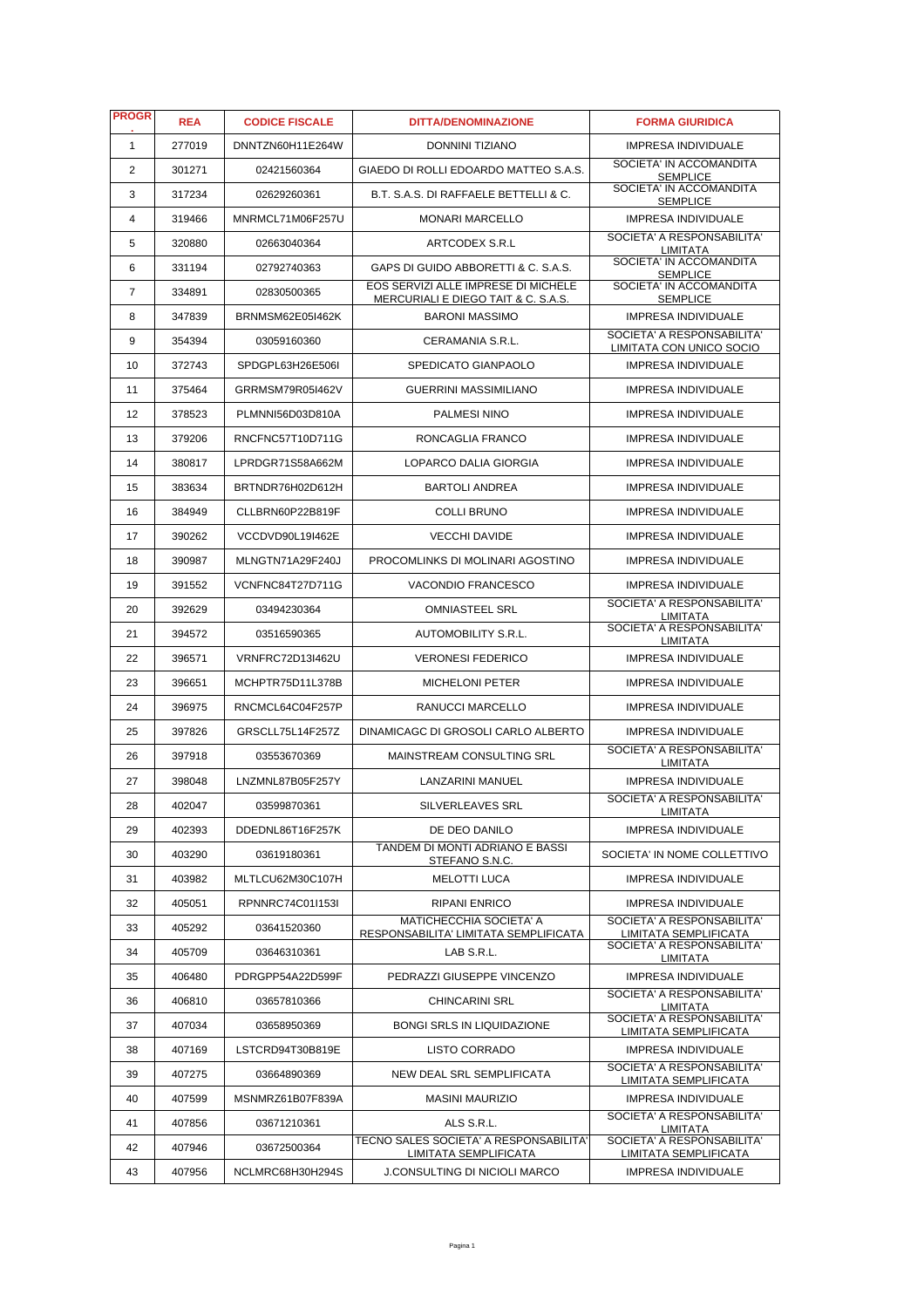| 44 | 407999 | LTTSVN59R06G393W | <b>LUTTI SILVANO</b>                                             | <b>IMPRESA INDIVIDUALE</b>                          |
|----|--------|------------------|------------------------------------------------------------------|-----------------------------------------------------|
| 45 | 408117 | LSONCL72B23D037K | <b>LOSI NICOLA</b>                                               | <b>IMPRESA INDIVIDUALE</b>                          |
| 46 | 408146 | 03673440362      | R.T. SERVICE SOCIETA' A RESPONSABILITA'<br>LIMITATA SEMPLIFICATA | SOCIETA' A RESPONSABILITA'<br>LIMITATA SEMPLIFICATA |
| 47 | 408246 | PLTSFN78A03C107U | PILATI STEFANO                                                   | PERSONA FISICA                                      |
| 48 | 408247 | BRRGLI84C28F257U | <b>BORRELLI GIULIO</b>                                           | <b>IMPRESA INDIVIDUALE</b>                          |
| 49 | 408274 | 03675500361      | CIABA RAPPRESENTANZE S.A.S. DI<br>CIABATTONI STEFANO & C.        | SOCIETA' IN ACCOMANDITA<br><b>SEMPLICE</b>          |
| 50 | 408329 | MRAMTT77M29I462S | <b>MARI MATTEO</b>                                               | IMPRESA INDIVIDUALE                                 |
| 51 | 408371 | MCHRFL75M12A489G | MICHELOTTI RAFFAELLO                                             | PERSONA FISICA                                      |
| 52 | 408423 | RLNGLC78P29F842F | ORLANDO GIANLUCA                                                 | <b>IMPRESA INDIVIDUALE</b>                          |
| 53 | 408470 | MRNFBA69E23F257E | <b>MORANDI FABIO</b>                                             | <b>IMPRESA INDIVIDUALE</b>                          |
| 54 | 408637 | CTRGNE83S11H501N | <b>COTRONEI EUGENIO</b>                                          | <b>IMPRESA INDIVIDUALE</b>                          |
| 55 | 408813 | CNTGRL59A22A944R | <b>CINTI GABRIELE</b>                                            | <b>IMPRESA INDIVIDUALE</b>                          |
| 56 | 408862 | RTCNGL91B17D0U6U | RITACCO ANGELO                                                   | <b>IMPRESA INDIVIDUALE</b>                          |
| 57 | 408886 | 03685050365      | FONO ACUSTICA S.A.S. DI D'ORTA BRUNO E<br>C.                     | SOCIETA' IN ACCOMANDITA<br><b>SEMPLICE</b>          |
| 58 | 409072 | 03684670361      | BARBOLINI GIOVANNI & C. S.A.S.                                   | SOCIETA' IN ACCOMANDITA<br><b>SEMPLICE</b>          |
| 59 | 409078 | GLNGRG65B21F257Q | <b>GOLINELLI GIORGIO</b>                                         | PERSONA FISICA                                      |
| 60 | 409146 | CMPGRL77P45C351Z | <b>CAMPO GABRIELLA</b>                                           | PERSONA FISICA                                      |
| 61 | 409156 | DNDLSU67S57F257C | LULAB DI LUISA D'ANDREA                                          | <b>IMPRESA INDIVIDUALE</b>                          |
| 62 | 409165 | PNARMR63M47G791C | PANAIIA ROSA MARIA                                               | <b>IMPRESA INDIVIDUALE</b>                          |
| 63 | 409216 | CNTMHL71P27B832K | <b>CENTAURI MICHELE</b>                                          | <b>IMPRESA INDIVIDUALE</b>                          |
| 64 | 409217 | BRGLNR76E62F240I | <b>BERGONZINI ELEONORA</b>                                       | <b>IMPRESA INDIVIDUALE</b>                          |
| 65 | 409435 | 03691160364      | PARTNER S.R.L. SEMPLIFICATA                                      | SOCIETA' A RESPONSABILITA'<br>LIMITATA SEMPLIFICATA |
| 66 | 409439 | VCCCST83C69I496P | <b>VECCHI CRISTINA</b>                                           | <b>IMPRESA INDIVIDUALE</b>                          |
| 67 | 409475 | SLMSFN67A10F257M | <b>SOLMI STEFANO</b>                                             | IMPRESA INDIVIDUALE                                 |
| 68 | 409496 | TRLDNL64H20G393H | <b>TORELLI DANIELE</b>                                           | <b>IMPRESA INDIVIDUALE</b>                          |
| 69 | 409591 | NSAMLL69R41L378Q | <b>ANESI METELLA</b>                                             | IMPRESA INDIVIDUALE                                 |
| 70 | 409626 | FBBPQL71M04F205K | FEBBRARO PASQUALINO                                              | <b>IMPRESA INDIVIDUALE</b>                          |
| 71 | 409671 | PSQSRN72S52D612B | PASQUESI SABRINA                                                 | IMPRESA INDIVIDUALE                                 |
| 72 | 409751 | LZZNDR72R09H501B | LAZZARINI ANDREA                                                 | IMPRESA INDIVIDUALE                                 |
| 73 | 409784 | CGHGPP62C18D607Z | <b>CUOGHI GIUSEPPE</b>                                           | PERSONA FISICA                                      |
| 74 | 409822 | FNTCLG69M20G482V | <b>GREEN-FUTURE DI FANTI CLAUGO</b>                              | <b>IMPRESA INDIVIDUALE</b>                          |
| 75 | 409859 | CNVLSN83H29G393Z | CANOVI ALESSANDRO                                                | <b>IMPRESA INDIVIDUALE</b>                          |
| 76 | 409950 | 03697300360      | LUCIC GROUP S.A.S. DI SASA LUCIC & CO.                           | SOCIETA' IN ACCOMANDITA                             |
| 77 | 410007 | MLGDNL61R31F257H | MALAGOLI DANIELE                                                 | <b>SEMPLICE</b><br>IMPRESA INDIVIDUALE              |
| 78 | 410137 | 03698860362      | KOMMUNIKA - AIR IS COMMUNICATION                                 | SOCIETA' A RESPONSABILITA'                          |
| 79 | 410169 | LMNCST77C57F257W | SOCIETA' A RESPONSABILITA' LIMITATA<br><b>LAMANDINI CRISTINA</b> | LIMITATA SEMPLIFICATA<br>IMPRESA INDIVIDUALE        |
| 80 | 410239 | RSSFRC88L25F257B | <b>ROSSI FEDERICO</b>                                            | <b>IMPRESA INDIVIDUALE</b>                          |
| 81 | 410280 | CTTLCA87C45F257E | <b>COTTAFAVI ALICE</b>                                           | IMPRESA INDIVIDUALE                                 |
| 82 | 410284 | MRRDNT69P04D086S | <b>MARRA DONATO</b>                                              | <b>IMPRESA INDIVIDUALE</b>                          |
| 83 | 410323 | BLDFST80R14E625V | <b>BALDANZI FAUSTO</b>                                           | IMPRESA INDIVIDUALE                                 |
|    |        |                  | PFM - SOCIETA' A RESPONSABILITA'                                 | SOCIETA' A RESPONSABILITA'                          |
| 84 | 410401 | 03700500360      | LIMITATA SEMPLIFICATA<br>ADM GROUP SOCIETA' COOPERATIVA IN       | LIMITATA SEMPLIFICATA                               |
| 85 | 410553 | 04517410264      | LIQUIDAZIONE<br>ORBITALE SOCIETA' A RESPONSABILITA'              | SOCIETA' COOPERATIVA<br>SOCIETA' A RESPONSABILITA'  |
| 86 | 410589 | 03704580368      | LIMITATA SEMPLIFICATA                                            | LIMITATA SEMPLIFICATA                               |
| 87 | 410679 | RLNSMN77R60B819N | ORLANDINI SIMONA                                                 | IMPRESA INDIVIDUALE                                 |